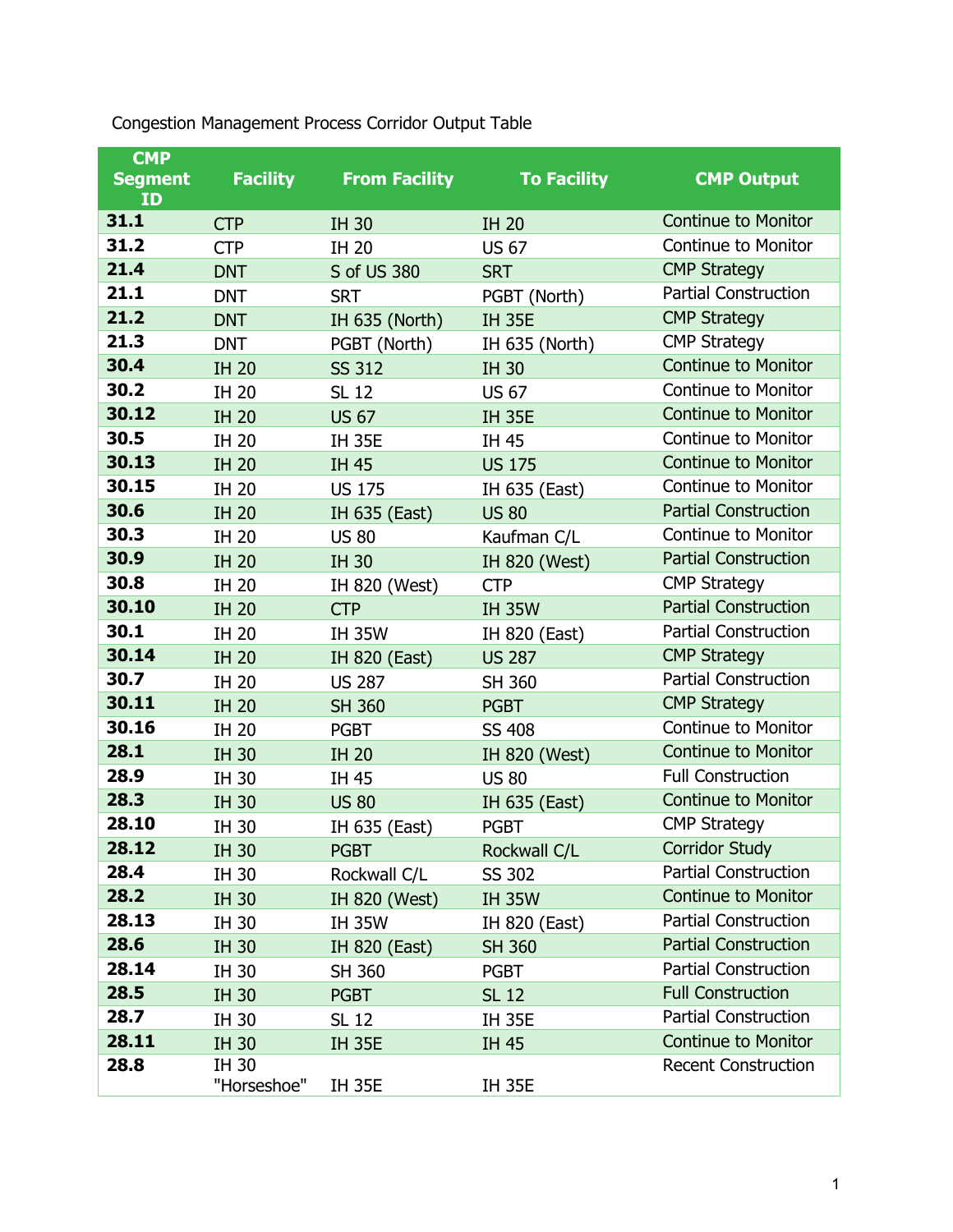| <b>CMP</b>     |                   |                      |                     |                             |
|----------------|-------------------|----------------------|---------------------|-----------------------------|
| <b>Segment</b> | <b>Facility</b>   | <b>From Facility</b> | <b>To Facility</b>  | <b>CMP Output</b>           |
| ID<br>25.1     |                   |                      |                     | <b>CMP Strategy</b>         |
| 3.1            | IH 345<br>IH 35   | <b>SS 366</b>        | <b>IH 30</b>        | Continue to Monitor         |
| 7.7            |                   | Denton C/L           | <b>IH 35E/IH35W</b> | <b>Partial Construction</b> |
| 7.10           | <b>IH 35E</b>     | <b>IH 35W</b>        | <b>SRT</b>          | <b>Partial Construction</b> |
| 7.8            | <b>IH 35E</b>     | <b>IH 20</b>         | <b>US 77</b>        | <b>Full Construction</b>    |
| 7.1            | <b>IH 35E</b>     | <b>SRT</b>           | <b>PGBT</b>         | <b>CMP Strategy</b>         |
| 7.4            | <b>IH 35E</b>     | <b>PGBT</b>          | IH 635 (North)      | <b>CMP Strategy</b>         |
| 7.3            | <b>IH 35E</b>     | IH 635 (North)       | <b>SL 12</b>        | <b>Full Construction</b>    |
| 7.6            | <b>IH 35E</b>     | <b>SL 12</b>         | SH 183              | <b>Full Construction</b>    |
| 7.5            | <b>IH 35E</b>     | <b>SH 183</b>        | <b>DNT</b>          | <b>Full Construction</b>    |
| 7.2            | <b>IH 35E</b>     | <b>DNT</b>           | IH 30               | <b>Full Construction</b>    |
| 7.9            | <b>IH 35E</b>     | <b>IH 30</b>         | <b>US 67</b>        | <b>Continue to Monitor</b>  |
| 5.1            | <b>IH 35E</b>     | <b>US 67</b>         | <b>IH 20</b>        | <b>Partial Construction</b> |
|                | <b>IH 35W</b>     | <b>IH 35E</b>        | <b>SH 114</b>       |                             |
| 5.8            | <b>IH 35W</b>     | <b>SH 114</b>        | <b>US 287</b>       | <b>Continue to Monitor</b>  |
| 5.7            | <b>IH 35W</b>     | <b>US 287</b>        | IH 820 (North)      | <b>Continue to Monitor</b>  |
| 5.5            | <b>IH 35W</b>     | IH 820 (North)       | <b>SH 121</b>       | <b>Partial Construction</b> |
| 5.2            | <b>IH 35W</b>     | <b>SH 121</b>        | <b>IH 30</b>        | <b>Partial Construction</b> |
| 5.6            | <b>IH 35W</b>     | IH 30                | <b>IH 20</b>        | <b>Partial Construction</b> |
| 5.9            | <b>IH 35W</b>     | <b>IH 20</b>         | Tarrant C/L         | <b>Full Construction</b>    |
| 5.4            | <b>IH 35W</b>     | Tarrant C/L          | FM 917              | <b>Partial Construction</b> |
| 27.3           | <b>IH 45</b>      | <b>IH 30</b>         | <b>US 175</b>       | <b>Continue to Monitor</b>  |
| 27.1           | IH 45             | <b>US 175</b>        | <b>IH 20</b>        | <b>CMP Strategy</b>         |
| 27.2           | <b>IH 45</b>      | <b>IH 20</b>         | SL <sub>9</sub>     | <b>Continue to Monitor</b>  |
| 131.2          | IH 635            |                      |                     | <b>CMP Strategy</b>         |
| 131.1          | (East)<br>IH 635  | <b>US 75</b>         | IH 30               | <b>Full Construction</b>    |
|                | (East)            | <b>IH 30</b>         | <b>US 80</b>        |                             |
| 131.3          | IH 635            |                      |                     | <b>Continue to Monitor</b>  |
|                | (East)            | <b>US 80</b>         | IH 20               |                             |
| 130.4          | IH 635            |                      |                     | <b>Continue to Monitor</b>  |
|                | (North)           | <b>SH 121</b>        | PGBT (West)         |                             |
| 130.3          | IH 635            |                      |                     | <b>Continue to Monitor</b>  |
|                | (North)           | PGBT (West)          | <b>IH 35E</b>       |                             |
| 130.2          | IH 635<br>(North) | <b>IH 35E</b>        | <b>DNT</b>          | <b>Continue to Monitor</b>  |
| 130.1          | IH 635            |                      |                     | <b>Partial Construction</b> |
|                | (North)           | <b>DNT</b>           | <b>US 75</b>        |                             |
| 151.3          | <b>IH 820</b>     |                      |                     | <b>Full Construction</b>    |
|                | (East)            | <b>SH 183</b>        | <b>SH 121</b>       |                             |
| 151.2          | IH 820            |                      |                     | <b>Partial Construction</b> |
|                | (East)            | <b>SH 121</b>        | IH 30               |                             |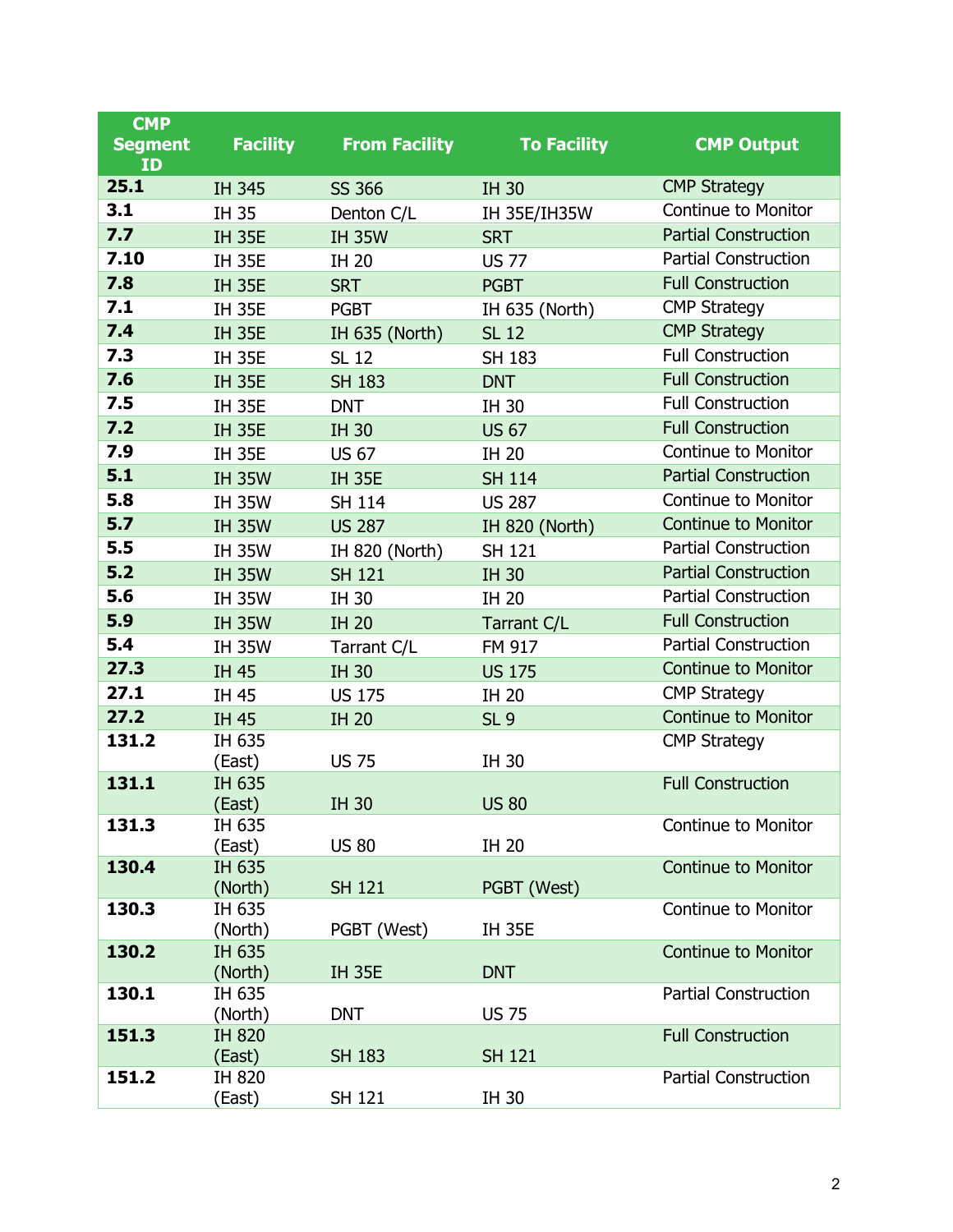| <b>CMP</b>     |                         |                      |                                     |                             |
|----------------|-------------------------|----------------------|-------------------------------------|-----------------------------|
| <b>Segment</b> | <b>Facility</b>         | <b>From Facility</b> | <b>To Facility</b>                  | <b>CMP Output</b>           |
| ID             |                         |                      |                                     |                             |
| 151.1          | <b>IH 820</b><br>(East) | <b>IH 30</b>         | <b>US 287</b>                       | <b>Full Construction</b>    |
| 151.4          | IH 820                  |                      |                                     | <b>Full Construction</b>    |
|                | (East)                  | <b>US 287</b>        | <b>IH 20</b>                        |                             |
| 150.2          | <b>IH 820</b>           |                      |                                     | <b>Continue to Monitor</b>  |
|                | (North)                 | <b>SH 199</b>        | <b>IH 35W</b>                       |                             |
| 150.1          | <b>IH 820</b>           |                      |                                     | <b>Continue to Monitor</b>  |
|                | (North)                 | <b>IH 35W</b>        | SH 183                              |                             |
| 153.1          | <b>IH 820</b>           |                      |                                     | <b>Continue to Monitor</b>  |
|                | (West)<br><b>IH 820</b> | <b>IH 20</b>         | <b>IH 30</b>                        | <b>Continue to Monitor</b>  |
| 153.2          | (West)                  | IH 30                | SH 199                              |                             |
| 13.1           | <b>International</b>    |                      |                                     | <b>Continue to Monitor</b>  |
|                | Parkway                 | <b>SH 114</b>        | <b>SH 183</b>                       |                             |
| 121.1          | PGBT (East)             | <b>US 75</b>         | <b>IH 30</b>                        | <b>Continue to Monitor</b>  |
| 120.2          | <b>PGBT</b>             |                      |                                     | <b>Continue to Monitor</b>  |
|                | (North)                 | <b>IH 35E</b>        | <b>DNT</b>                          |                             |
| 120.1          | <b>PGBT</b>             |                      |                                     | <b>Recent Construction</b>  |
|                | (North)                 | <b>DNT</b>           | <b>US 75</b>                        |                             |
| 15.3           | PGBT (West)             | <b>SL 12</b>         | IH 635 (North)                      | <b>Full Construction</b>    |
| 123.2          | PGBT (West)             | IH 635 (North)       | <b>IH 35E</b>                       | <b>Full Construction</b>    |
| 15.2           | PGBT (West)             | <b>SH 183</b>        | <b>IH 30</b>                        | <b>Full Construction</b>    |
| 123.1          | PGBT (West)             | <b>IH 30</b>         | <b>IH 20</b>                        | <b>Full Construction</b>    |
| 15.1           | PGBT/SH                 |                      |                                     | <b>Full Construction</b>    |
|                | 161                     | <b>SH 114</b>        | <b>SH 183</b>                       |                             |
| 12.5           | <b>SH 114</b>           | SH 170               | <b>SH 121</b>                       | <b>CMP Strategy</b>         |
| 12.6           |                         |                      | <b>International</b><br>Parkway/DFW | <b>Partial Construction</b> |
|                | <b>SH 114</b>           | <b>SH 121</b>        | Connector                           |                             |
| 12.4           |                         | International        |                                     | <b>Continue to Monitor</b>  |
|                | <b>SH 114</b>           | Parkway              | PGBT (West)                         |                             |
| 12.3           | <b>SH 114</b>           | PGBT (West)          | <b>SH 183</b>                       | <b>Partial Construction</b> |
| 11.5           | SH 121                  | IH 820 (East)        | <b>IH 35W</b>                       | <b>Partial Construction</b> |
| 11.6           | <b>SH 121</b>           | <b>IH 35E</b>        | <b>IH 635 (North)</b>               | <b>Continue to Monitor</b>  |
| 11.10          | <b>SH 121</b>           | IH 635 (North)       | <b>SH 114</b>                       | <b>Partial Construction</b> |
| 11.7           | <b>SH 121</b>           | <b>SH 114</b>        | <b>SH 360</b>                       | <b>Continue to Monitor</b>  |
| 11.9           | <b>SH 121</b>           | SH 360               | SH 183                              | <b>Continue to Monitor</b>  |
| 11.8           | <b>SH 183</b>           | <b>SH 121</b>        | IH 820 (East)                       | <b>Recent Construction</b>  |
| 22.3           | SH 183                  | <b>SH 121</b>        | SH 360                              | <b>Recent Construction</b>  |
| 22.5           | <b>SH 183</b>           | <b>SH 360</b>        | <b>PGBT</b>                         | <b>Full Construction</b>    |
| 22.1           | SH 183                  | <b>PGBT</b>          | SL 12                               | <b>Recent Construction</b>  |
| 22.2           | <b>SH 183</b>           | <b>SL 12</b>         | <b>SH 114</b>                       | <b>Recent Construction</b>  |